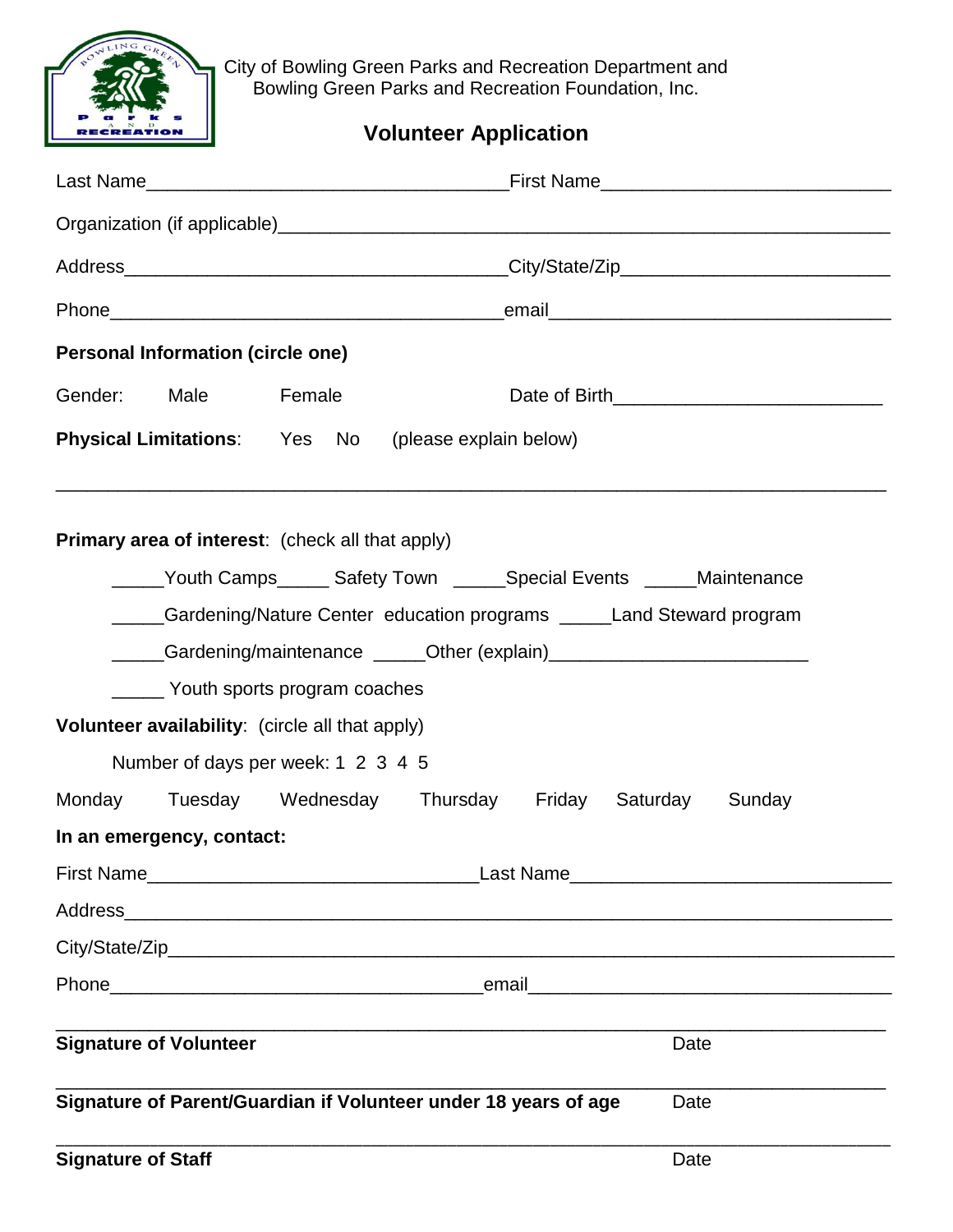Have you been a participant in a BG Parks & Recreation programs in the past? Yes or No If yes, which program(s)?\_\_\_\_\_\_\_\_\_\_\_\_\_\_\_\_\_\_\_\_\_\_\_\_\_\_\_\_\_\_\_\_\_\_\_\_\_\_\_\_\_\_\_\_\_\_\_\_\_\_\_\_\_\_\_\_\_\_\_\_

Have you volunteered for the BG Parks & Recreation Department or Foundation before? Yes or No If yes, which program(s)?  $\blacksquare$ 

Briefly describe what experience/special skills you bring to the area of interest you have indicated:

Briefly list organization and volunteer experience you have had previously:

Will your volunteer hours be used for class requirements? Yes or No

If yes, give a brief description of the requirements that must be met:\_\_\_\_\_\_\_\_\_\_\_\_\_\_\_\_\_\_\_\_\_\_\_\_\_\_\_

Have you ever been convicted of a misdemeanor or felony? Yes or No (Conviction will not necessarily desqualify your application)

\_\_\_\_\_\_\_\_\_\_\_\_\_\_\_\_\_\_\_\_\_\_\_\_\_\_\_\_\_\_\_\_\_\_\_\_\_\_\_\_\_\_\_\_\_\_\_\_\_\_\_\_\_\_\_\_\_\_\_\_\_\_\_\_\_\_\_\_\_\_\_\_\_\_\_\_\_\_\_\_

\_\_\_\_\_\_\_\_\_\_\_\_\_\_\_\_\_\_\_\_\_\_\_\_\_\_\_\_\_\_\_\_\_\_\_\_\_\_\_\_\_\_\_\_\_\_\_\_\_\_\_\_\_\_\_\_\_\_\_\_\_\_\_\_\_\_\_\_\_\_\_\_\_\_\_\_\_\_\_\_

If yes, please explain:  $\Box$ 

References: Please list three people, who are not family members, who have known you for at least three years.

| Name           | Profession | <b>Phone Number</b> |
|----------------|------------|---------------------|
| 4              |            |                     |
| $\overline{2}$ |            |                     |
| 3              |            |                     |

Bowling Green Parks and Recreation 1291 Conneaut Ave., Bowling Green OH 43402 PH: 419-354-6223 Fax: 419-352-2717 [www.bgohio.org](http://www.bgohio.org/) or email: bgparks.org